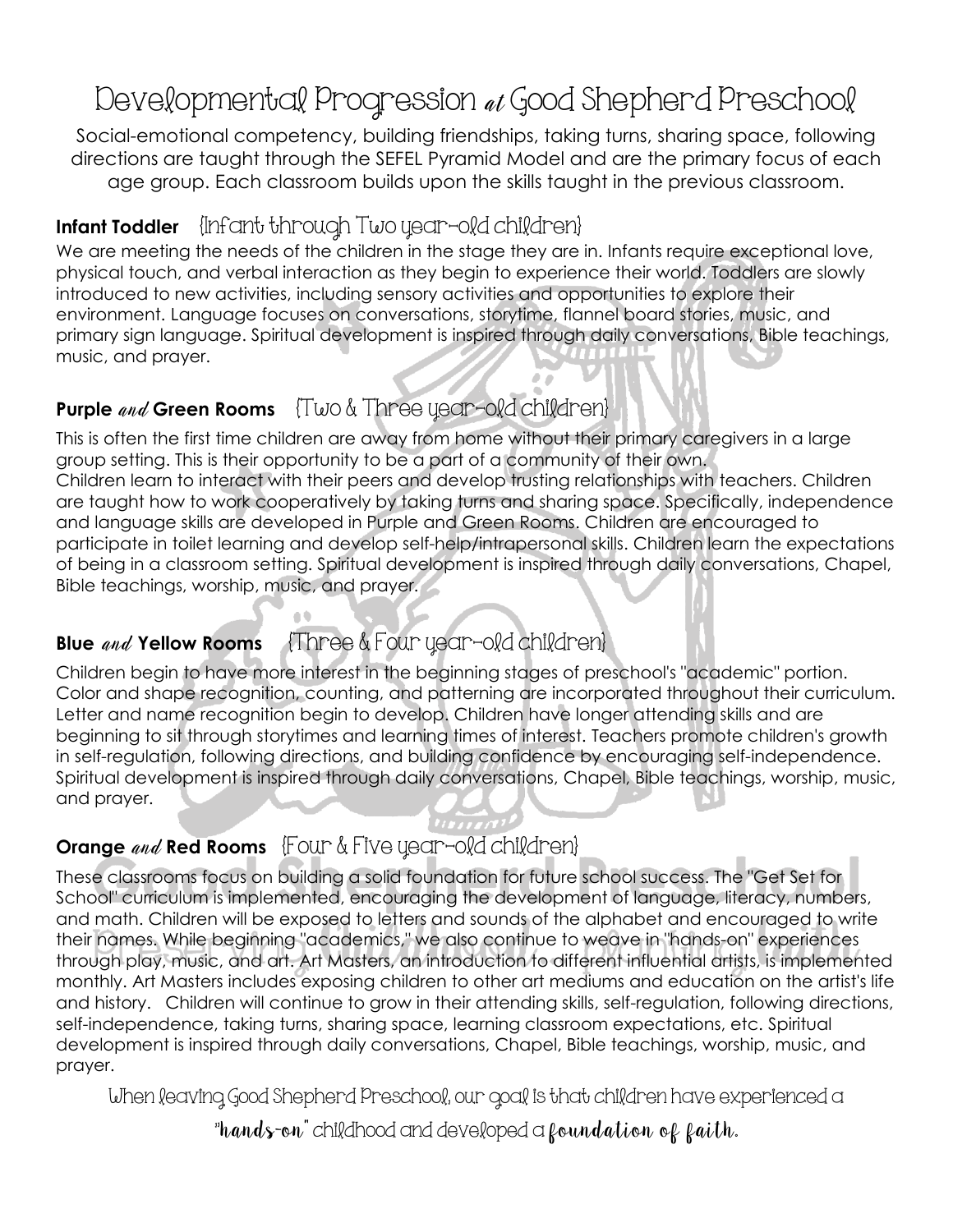# Infant, Toddlers and Two's: Developmental Foundations

These descriptions are derived from the California Infant Toddler Learning and Development Foundations.

#### Social-Emotional

**Social-Emotional Development** includes the child's experience, expression, and management of emotions and the ability to establish positive and rewarding relationships with others. This domain of development covers the following foundations:

- Interactions with Adults: The child's developing ability to respond to social cues from adults and engage in back-and-forth social exchanges with adults
- **Relationships with Adults:** The child's development of close relations with adults who provide consistent nurturance
- **Interactions with Peers:** The child's developing ability to respond to social overtures from peers, engage in back-and-forth interactions with other children, and, ultimately, engage in cooperative play with other children
- **Relationships with Peers:** The child develops relationships with certain peers through interactions over time.
- **Identity of Self in Relations to Others:** The child's developing concept of self as an individual who operates within social relationships
- **Recognition of Ability**: The child's developing understanding of the ability to take action to influence the immediate social and physical environments
- **Expression of Emotion:** The child's developing ability to communicate various emotions through facial expressions, movements, gestures, sounds, or words
- **Empathy:** The child's developing ability to share in the emotional experiences of others
- **Emotion Regulation:** The child's developing ability to manage or regulate emotional responses with and without assistance from adults
- **Impulse Control:** The child's developing capacity to wait for needs to be met, to inhibit behavior, and to act according to social expectations, including safety rules
- **Social Understanding**: The child's developing understanding of the responses, communication, emotional expressions, and actions of other people

## Spiritual

**Spiritual Development** is woven throughout the day with conversations and "God Statements." The children experience daily worship through music to grow in their love for God. Bible stories are introduced at age-appropriate levels. The children experience speaking to the Lord through prayer. Purple & Green Rooms attend weekly Chapel.

#### Language

**Language Development** occurs in the context of relationships. These specific competencies are covered:

- **Receptive Language:** The child's developing ability to understand words and increasingly  $\mathbf{x}$ complex utterances
- **Expressive Language:** The child's developing ability to produce the sounds of language and speak with an increasingly expansive vocabulary and use increasingly complex utterances
- **Communication Skills and Knowledge**: The child's developing ability to communicate nonverbally and verbally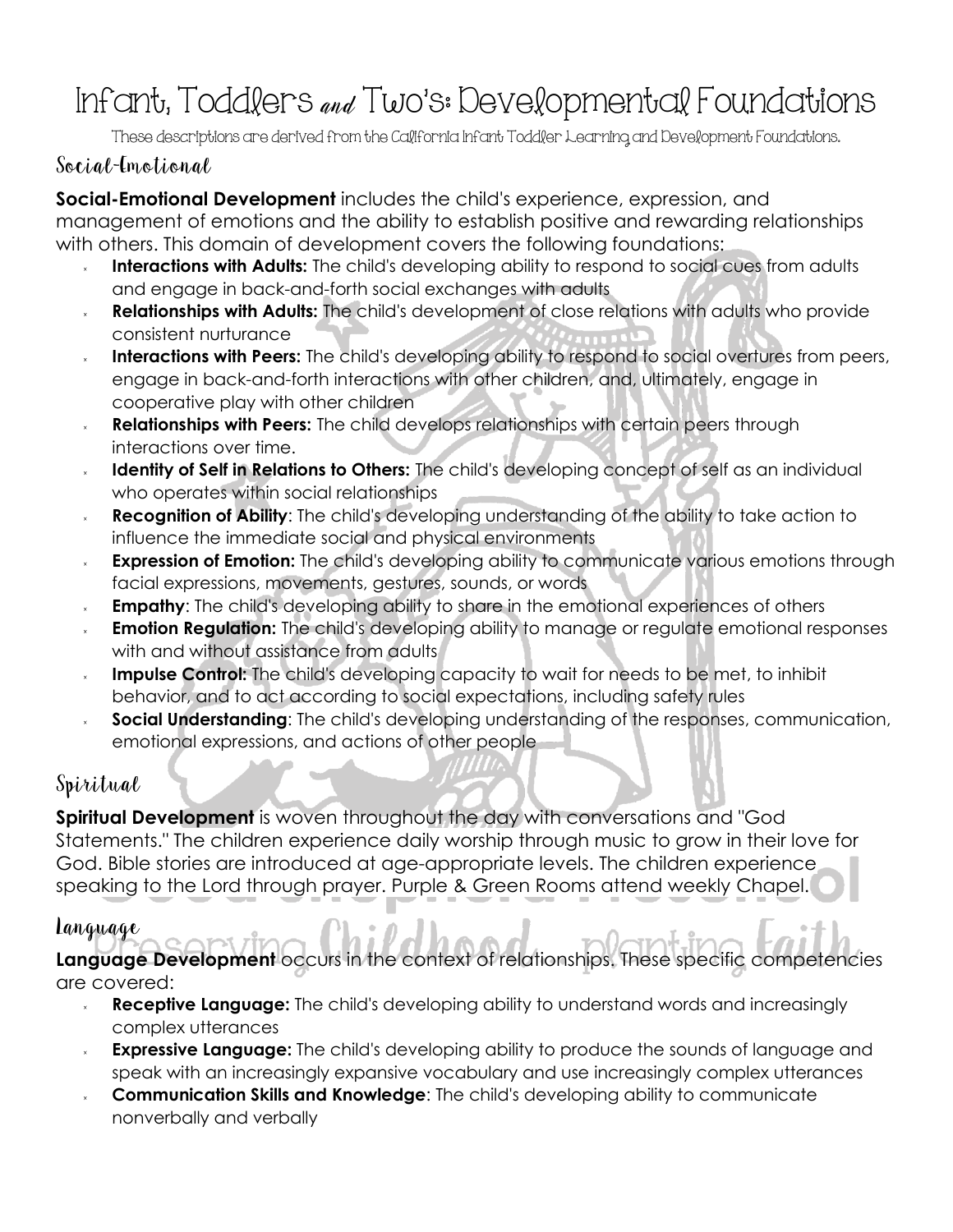**Interest in Print:** The child's developing interest in engaging with print in books and the environment

## Cognitive

**Cognitive Development** refers to growth and change in intellectual/mental abilities such as thinking, reasoning, and understanding. It includes the acquisition and consolidation of knowledge. The following foundations make up this domain:

- **Cause-and-Effect:** The child's developing understanding that one event or action brings about another
- **Spatial Relationships:** The child's developing understanding of how things move and fit in space
- **Problem Solving:** The child's developing ability to engage in a purposeful effort to reach a goal  $\bar{\mathbf{x}}$ or to determine how something works
- **Imitation:** The child's developing capacity to mirror, repeat, and practice the actions of others, either immediately or at a later time
- **Memory:** The child's developing ability to store and later retrieve information
- **Number Sense**: The child's developing understanding of number or quantity
- **Classification:** The child's developing ability to group, sort, categorize, and form expectations based on the attributes of objects and people
- **Symbolic Play:** The child's developing ability to use actions, objects, or ideas to represent other actions, objects, or ideas
- **Attention Maintenance:** The child's growing ability to attend to people and things while interacting with others or exploring the environment and play materials
- **Understanding of Personal Care:** The child's developing ability to understand personal care  $\mathbf{x}$ routines and participate in them

Creativity is promoted through self-expression in different types of environments.

- **Instruments:** Children explore various uses and purposes to aid in the invention
- **Dramatic Play:** Children develop their imagination and express their feelings

# Perceptual and Motor Development

Infants' and Toddlers' **Perceptual and Motor** competencies increase research and practice attention. The perceptual and motor development foundations are defined as follows:

- **Perceptual Development:** The child's developing ability to become aware of the immediate  $\mathbf{x}$ social and physical environments through the senses
- **Gross Motor:** The child's developing ability to move and coordinate large muscles  $\bar{\mathbf{x}}$
- **Fine Motor:** The child's developing ability to move and coordinate small muscles

Creativity is promoted through self-expression in different types of environments.

**Process Focused Art:** Children participate in art activities that promote the ability to take  $\times$ multiple perspectives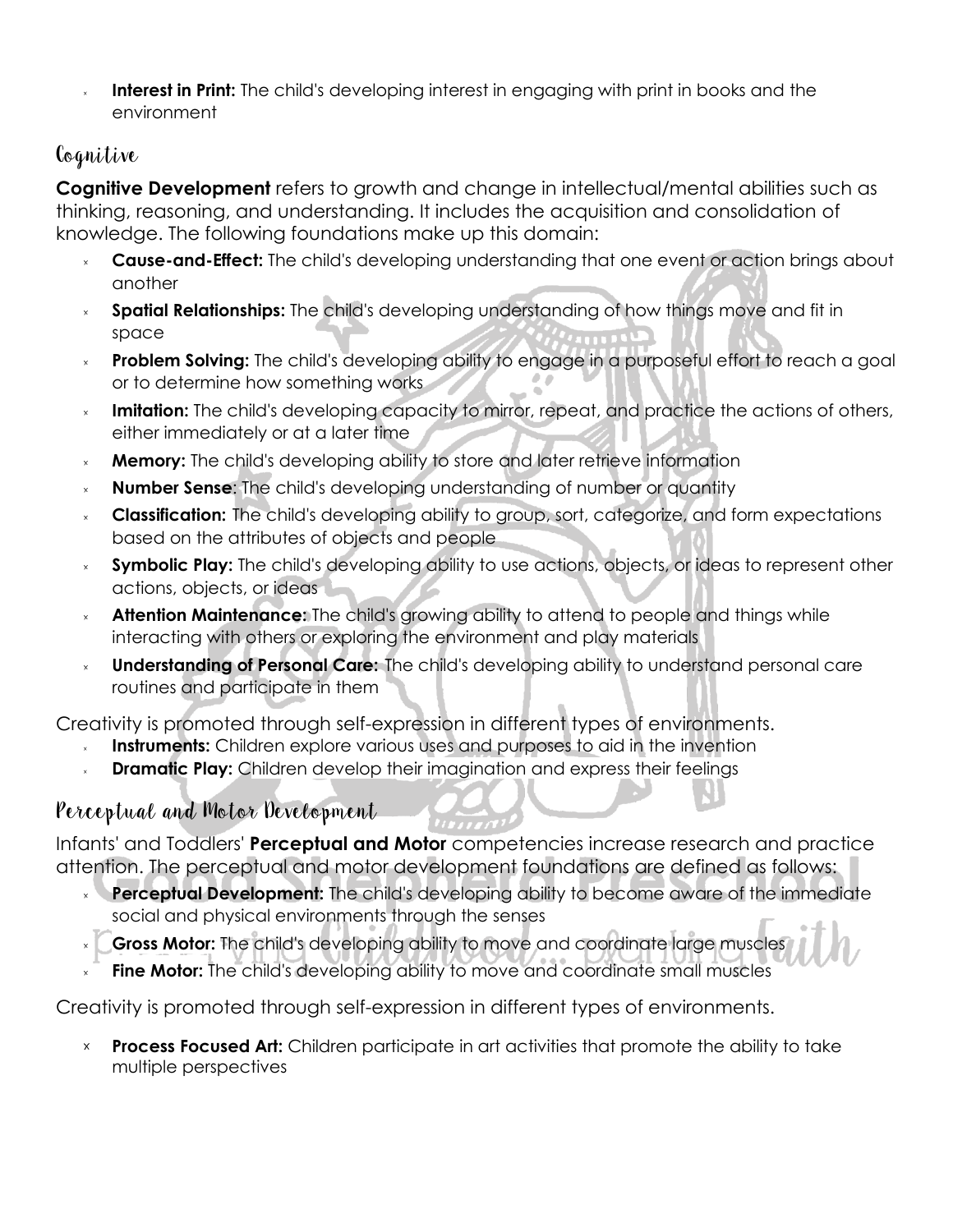# Preschool and Prekindergarten Developmental Foundations

These descriptions are derived from the California Preschool Learning Foundations.

#### Social-Emotional

The competencies covered by the **Social-Emotional Development** domain underscore the multiple ways young children's development in this domain influences their ability to adapt successfully to preschool and, later, in school. The social-emotional development domain consists of the following:

- **Self:** Which includes self-awareness and self-regulation, social and emotional understanding, empathy and caring, and initiative in learning
- **Social Interaction:** This focuses on interactions with familiar adults, interactions with peers, group participation, cooperation, and responsibility.
- **Relationships:** *W*hich addresses attachments to parents, close relationships with teachers and caregivers, and friendships

#### Spiritual

**Spiritual Development** is woven throughout the day with conversations and "God Statements". The children experience worship weekly at Chapel to grow in their love for God. Bible stories and scripture are introduced at age-appropriate levels. The children experience speaking to the Lord through prayer.

#### Language and Literacy

The **Language and Literacy Development** domain addresses a wide range of specific competencies that preschool children will need support to learn. These foundations focus on the following three strands:

- **Listening and Speaking:** This includes language use and conventions, vocabulary, and grammar
- **Reading:** Which covers concepts about print, phonological awareness, alphabetic, word/print recognition, comprehension and analysis of the age-appropriate text, and literacy interest and response
- Writing: Which focuses on writing strategies, including the emergent use of writing and writinglike behaviors.

#### *English-Language Development*

The **English-Language Development** domain is specifically designed for preschool children with a home language other than English.

- **Listening:** This includes understanding words, requests, directions, and primary and advanced concepts
- **Speaking:** Which focuses on using English to communicate needs, expand vocabulary, become skillful at engaging in conversations, use increasingly complex grammatical constructions when speaking, understand grammar, ask questions, use social conventions, and tell personal stories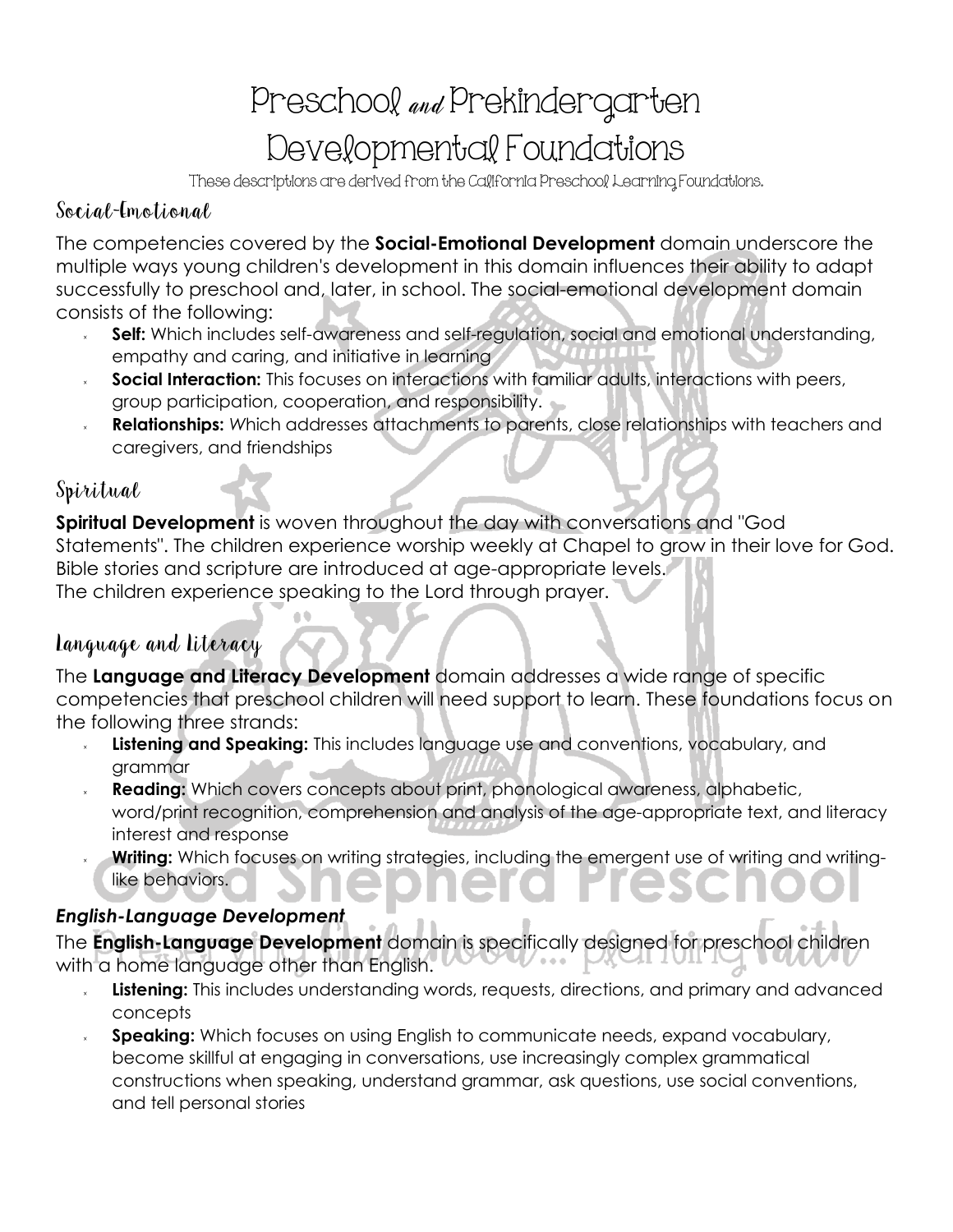- **Reading:** Which covers appreciating and enjoying reading, understanding book reading, understanding print conventions, demonstrating an awareness that print conveys meaning, developing awareness and recognition of letters, displaying phonological awareness, and manipulating sounds, such as rhyming
- **Writing:** This includes understanding the communicative function of writing and engaging in simple writing and writing-like behaviors

#### Cognitive

**Cognitive Development** refers to growth and change in intellectual/mental abilities such as thinking, reasoning, and understanding. It includes the acquisition and consolidation of knowledge. The following domains are included in this foundation:

#### **Mathematics**:

- **Number Sense:** This includes an understanding of counting, number relationships, and operations
- **Algebra and Functions/Classification and Patterning:** Which focuses on sorting and classifying objects and recognizing and understanding simple, repeating patterns
- **Measurement:** This includes comparison and ordering

 $\triangleq$ 

- **Geometry:** This focuses on the properties of objects (shape, size, position) and the relation of objects in space
- **Mathematical Reasoning:** Which addresses how young children use mathematical thinking to solve everyday problems

#### **Science**:

- **Scientific Inquiry:** This pertains to observation, investigation, documentation, and  $\mathbf{x}$ communication
- **Physical Sciences**: This focuses on the properties and characteristics of nonliving objects and materials and the changes in nonliving things and materials
- **Life Sciences:** Which addresses properties and characteristics of living things and changes in living things
- **Earth Sciences:** Which covers properties and characteristics of earth materials and objects and changes in the earth

#### **Health:**

- **Healthy Habits:** This covers basic hygiene, oral health, knowledge of wellness, and sun safety
- **Safety:** Which focuses on injury prevention
- **Nutrition:** This addresses nutrition knowledge, nutrition choices, and the self-regulation of eating

# **plantino**

#### Arts

The **Visual and Performing Arts** domain address a wide range of competencies that preschool children will need support to learn. The foundations focus on the following:

- **Visual Art:** Which includes noticing, responding to, and engaging in visual art; developing skills; and creating, inventing, and expressing through visual art
- **Music:** Which covers noticing, responding to, and engaging in music; developing skills; and creating, inventing, and expressing through music